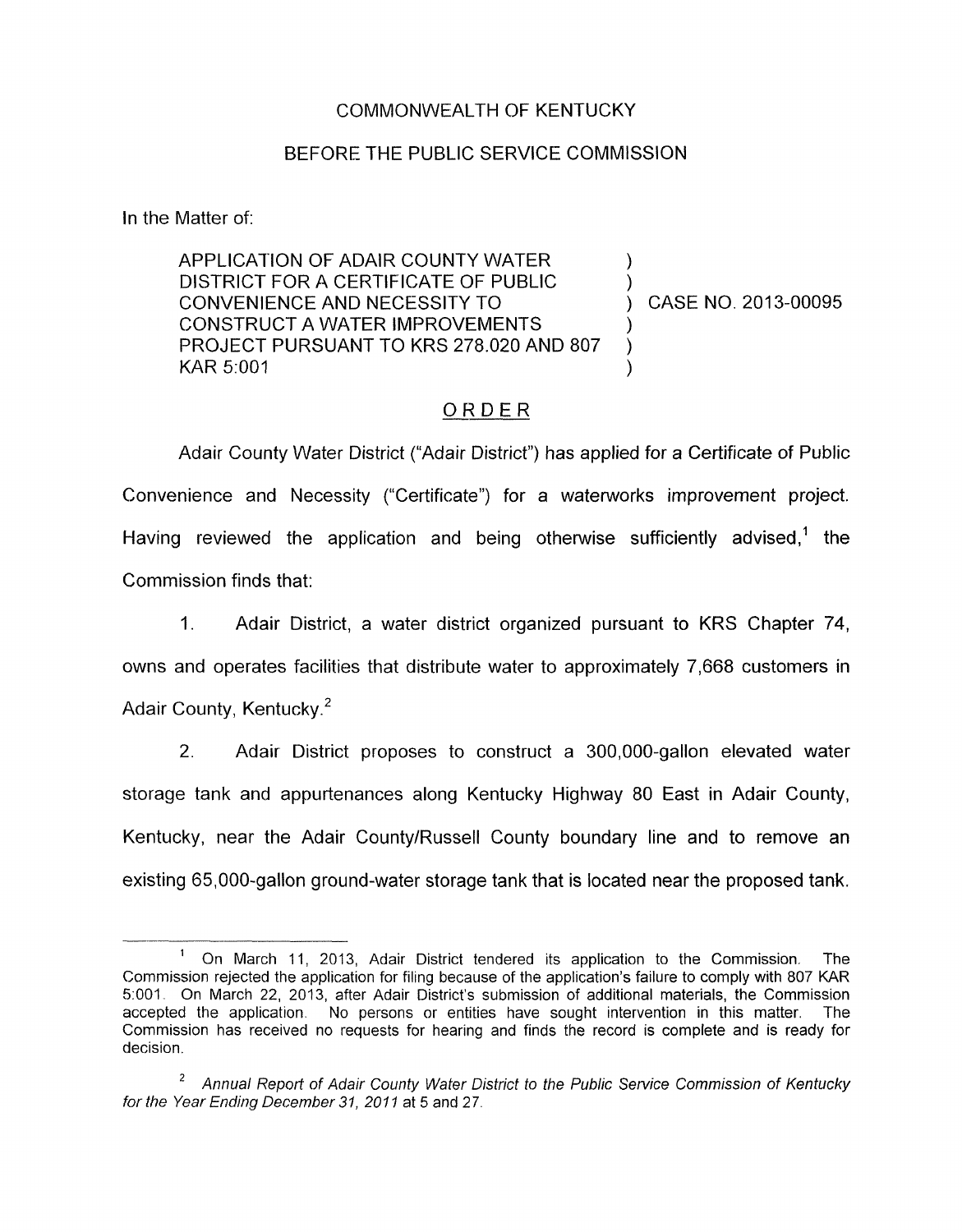3. The proposed construction is part of the Phase 11-2 Water Improvements and Extension Project.

4. The Phase 11-2 Water Improvements and Extension Project involves the construction of a 300,000-gallon water storage tank, the replacement of 10,400 linear feet of 6-inch water distribution main with 10,400 linear feet of 8-inch polyvinyl chloride ("PVC") water distribution main along Kentucky Highway 80 East/Russell Creek Road, the installation of 4,400 linear feet of 3-inch PVC water distribution main on Lory Road, and construction of a 250-gallon-per-minute water booster pump station and related appurtenances.

*5.* The Commission has previously issued a Certificate for all components of the Phase 11-2 Water Improvements and Extension Project<sup>3</sup> except for the proposed 300,000-gallon elevated water storage tank.

Case No 2013-00016, *Application of the Adair County Wafer District for a Certificate of Public Convenience and Necessity to Construct a Wafer Improvements Project and to Issue Securities in the Approximate Amount of \$446,000 to Finance Said Project Pursuant to KRS 278.020, 278.300 and 807*  KAR 5:001 (Ky. PSC Jan. 31, 2013). In that Order, we incorrectly described the Phase 11-2 Water Improvements and Extension Project as including "construction of a 300,000-gallon water storage tank, the replacement and enlargement of approximately 10,000 linear feet of water-distribution main that will extend from the new water storage tank towards Kentucky Highway 80 East, the construction of a transmission main to connect the northeastern portion of Adair District's distribution system to its southern portion, the construction of 84,000 linear feet of 3-inch water-distribution main to serve 76 additional customers, and replacement of approximately 46,000 linear feet of 12-inch, 6-inch, and 4-inch water main." *Id.* at 2. The correct description of Project is set forth in Finding 4 of this Order. **3**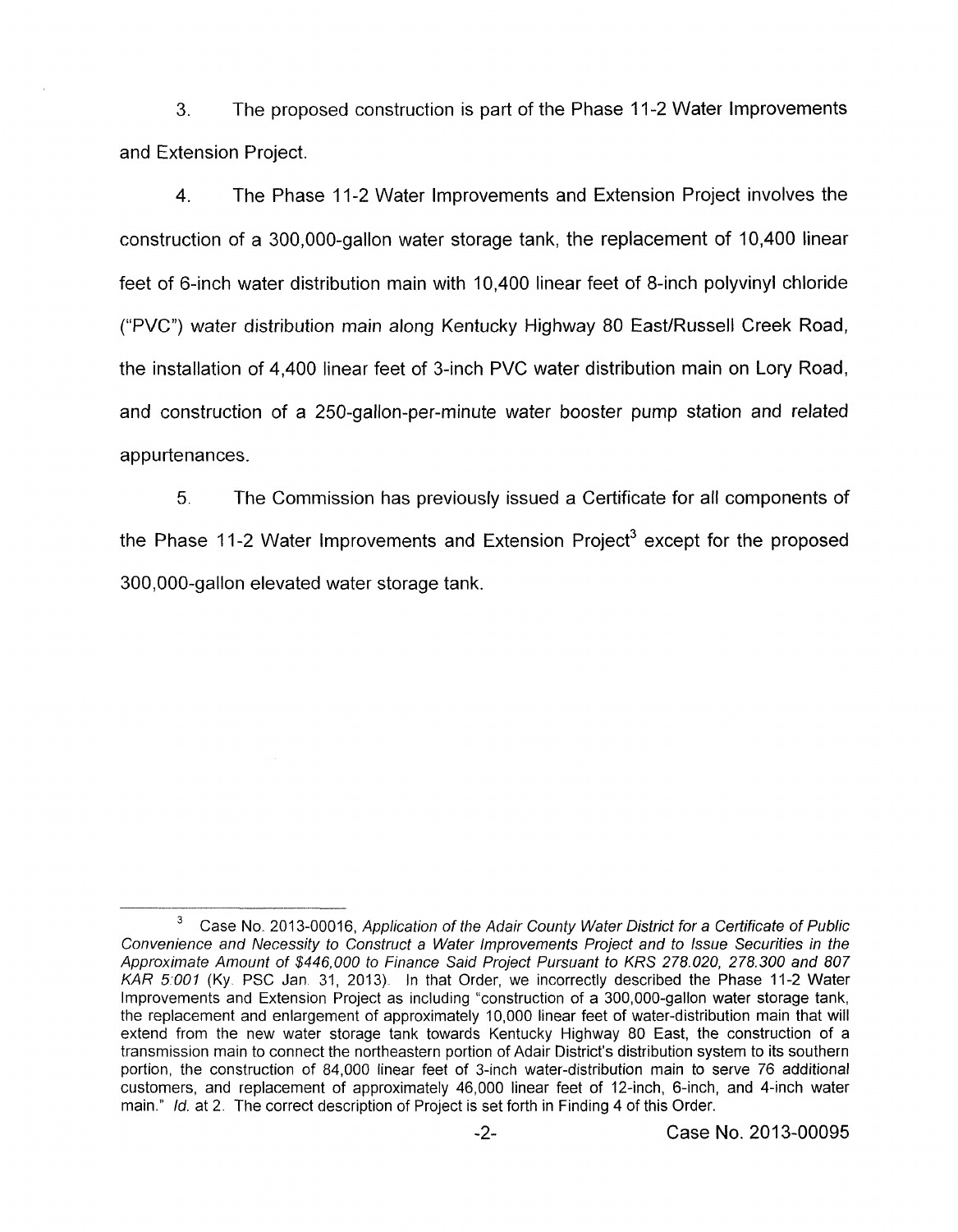6. Total cast of the proposed Phase 11-2 Water Improvements and Extension Project, including contingencies, engineering design, inspection and legal fees is  $$1,500,000.<sup>4</sup>$ 

7. The total construction cost of the proposed improvements set forth in Adair District's current application is \$726,000.<sup>5</sup>

*8.* Adair District proposes to fund the project cost with the proceeds of a \$1,500,000 loan from the Kentucky Infrastructure Authority ("KIA").<sup>6</sup>

9. Monarch Engineering, Inc., of Lawrenceburg, Kentucky, prepared the plans and specifications for the proposed project.

IO. The Kentucky Division of Water has approved the plans and specifications for the proposed project. $^7$ 

11. The proposed water storage tank is necessary to increase water pressures in the eastern portion of Adair District's territory. Current storage capacity in Adair District's eastern area is no longer adequate to meet demand due to an increasing number of customers. The proposed storage tank will also address pressure problems

App. **7** 6; App. Ex. B. See *also* E-mail Message from Deron Byrne, Professional Engineer, Monarch Engineering, Inc., to Gerald Wuetcher, Attorney, Public Service Commission (May 10, 2013, 11.44 EDT). In our Order of January 31, 2013 in Case No. 2013-00016, we incorrectly found the estimated total project cost of the Phase 11-2 Water Improvements and Extension Project to be \$3,554,000. Order of Jan. 31, 2013 at 3. That estimated cost was the estimated cost of a larger project, which Adair District labeled "Phase 11" and of which Phase 11-2 was a subpart. See E-mail Message from Deron Byrne to Gerald Wuetcher (May 10, 2013). The fees included in this amount also include contingencies, engineering design, inspection and legal fees for the project that the Commission approved in Case No. 2013-00016. **4** 

App. Ex. B. Adair District has stated that the construction cost of the facilities that the *5*  Commission approved in Case No. 2013-00016 and that are included in the total project cost are \$339,885.

The Commission has previously authorized Adair District to enter into a loan agreement with KIA for \$1,500,000 to use for the Phase 11-2 Water Improvements and Extension Project. See supra Note 3. 6

Letter from Mark Rasche, Water Infrastructure Branch, Kentucky Division of Water, to Lennon **7**  Stone, General Manager, Adair County Water District (Nov. 9, 2012).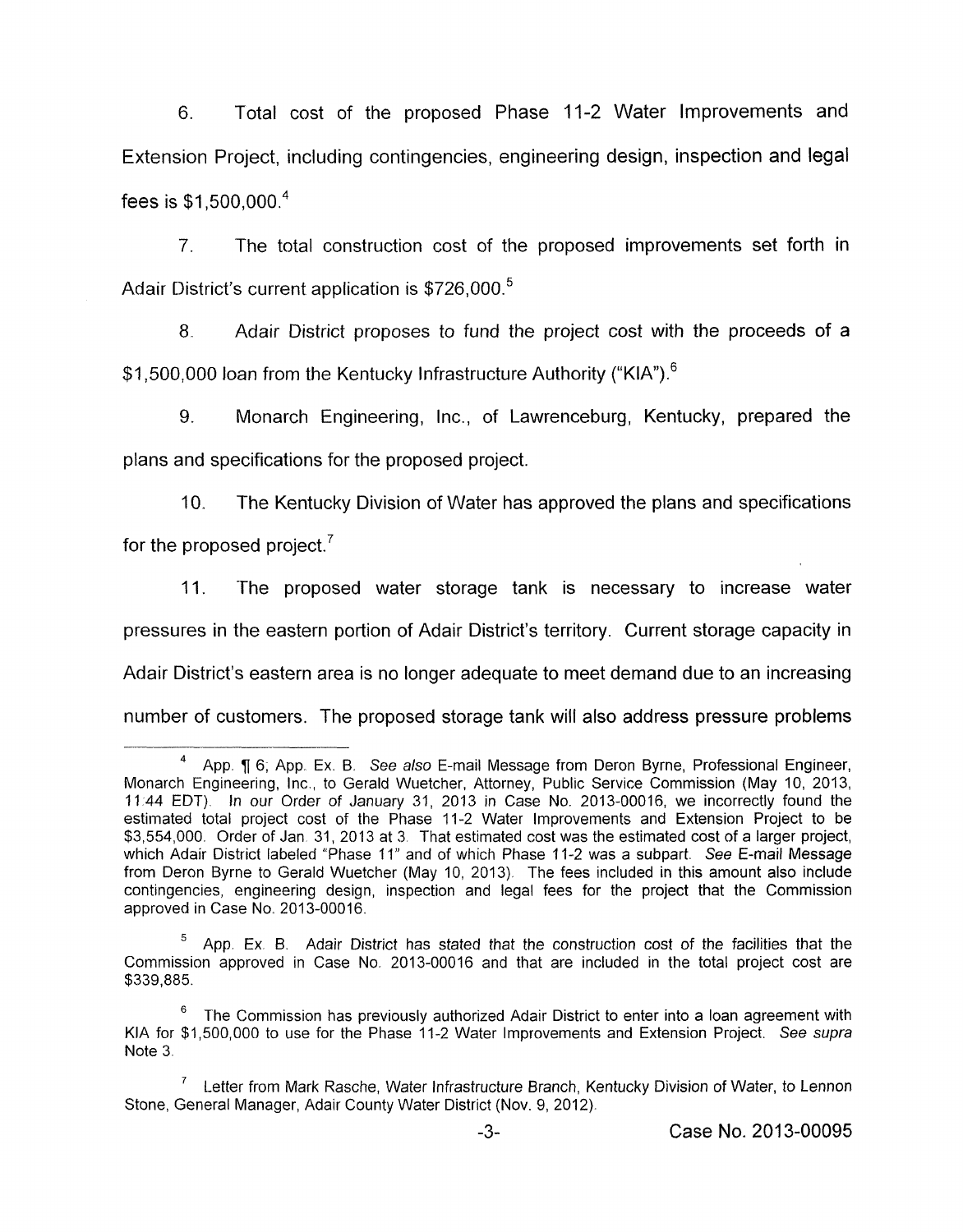that resulted from the reconfiguration of Adair District's distribution system. Adair District now supplies its eastern territory with water from its own water treatment plant, which is located at the Green River Reservoir, instead of by purchasing water from the city of Russell Springs.<sup>8</sup>

12. The proposed construction will not result in excessive investment or the wasteful duplication of existing facilities.

13. The proposed construction does not conflict with any existing Certificates or the service of any other utility operating in the area.

14. The public convenience and necessity require the proposed construction.

IT IS THEREFORE ORDERED that:

1. Adair District is granted a Certificate for the proposed construction as set forth in its application.

2. Adair District shall notify the Commission prior to performing any additional construction not expressly authorized by this Order.

3. Any deviation from the construction approved shall be undertaken only with the Commission's prior approval.

**4.** Adair District shall file with the Commission documentation of the total costs of this project, including the cost of construction and all other capitalized costs (e.g., engineering, legal, administrative), within 60 days of the date that construction is substantially completed. Construction costs shall be classified into appropriate plant accounts in accordance with the Uniform System of Accounts for water utilities prescribed by the Commission.

<sup>8</sup> E-mail Message from Deron Byrne *to* Gerald Wuetcher (May IO, 2013)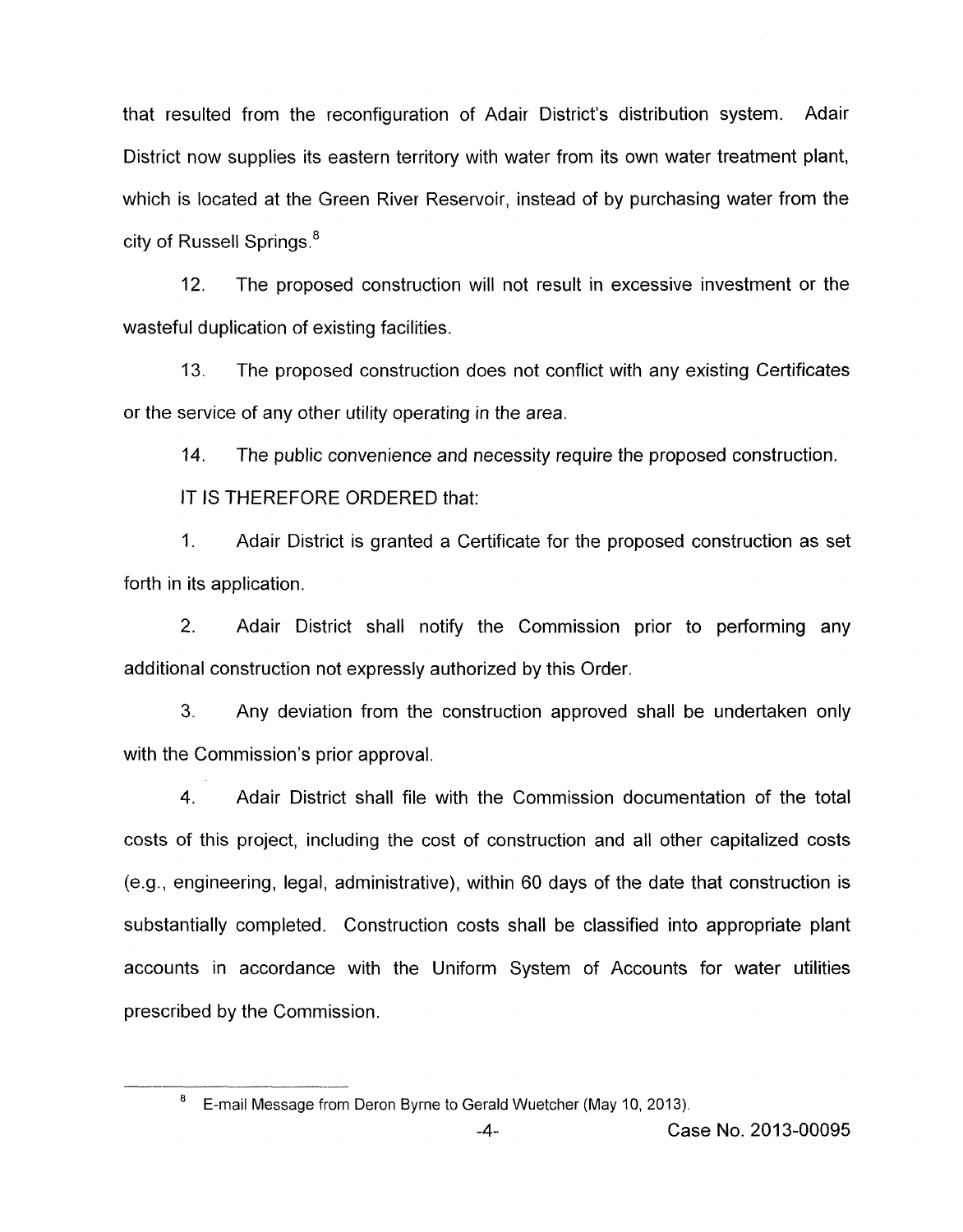5. Adair District shall file a copy of the "as-built" drawings and a certified statement that the construction has been satisfactorily completed in accordance with the contract plans and specifications within 60 days of the substantial completion of the construction certificated herein.

6. Adair District shall require construction to be inspected under the general supervision of a licensed professional engineer, with a Kentucky registration in civil, electrical, or mechanical engineering, to ensure that the construction work is done in accordance with the contract drawings and specifications and in conformance with the best practices of the construction trades involved in the project.

*7.* Any documents filed in the future pursuant to ordering paragraphs 2, **4,**  and 5 shall reference this case number and shall be retained in the utility's general correspondence file.

By the Commission



**ATTES**  $Exeff$ lfive  $\psi$ irector

Case No. 2013-00095